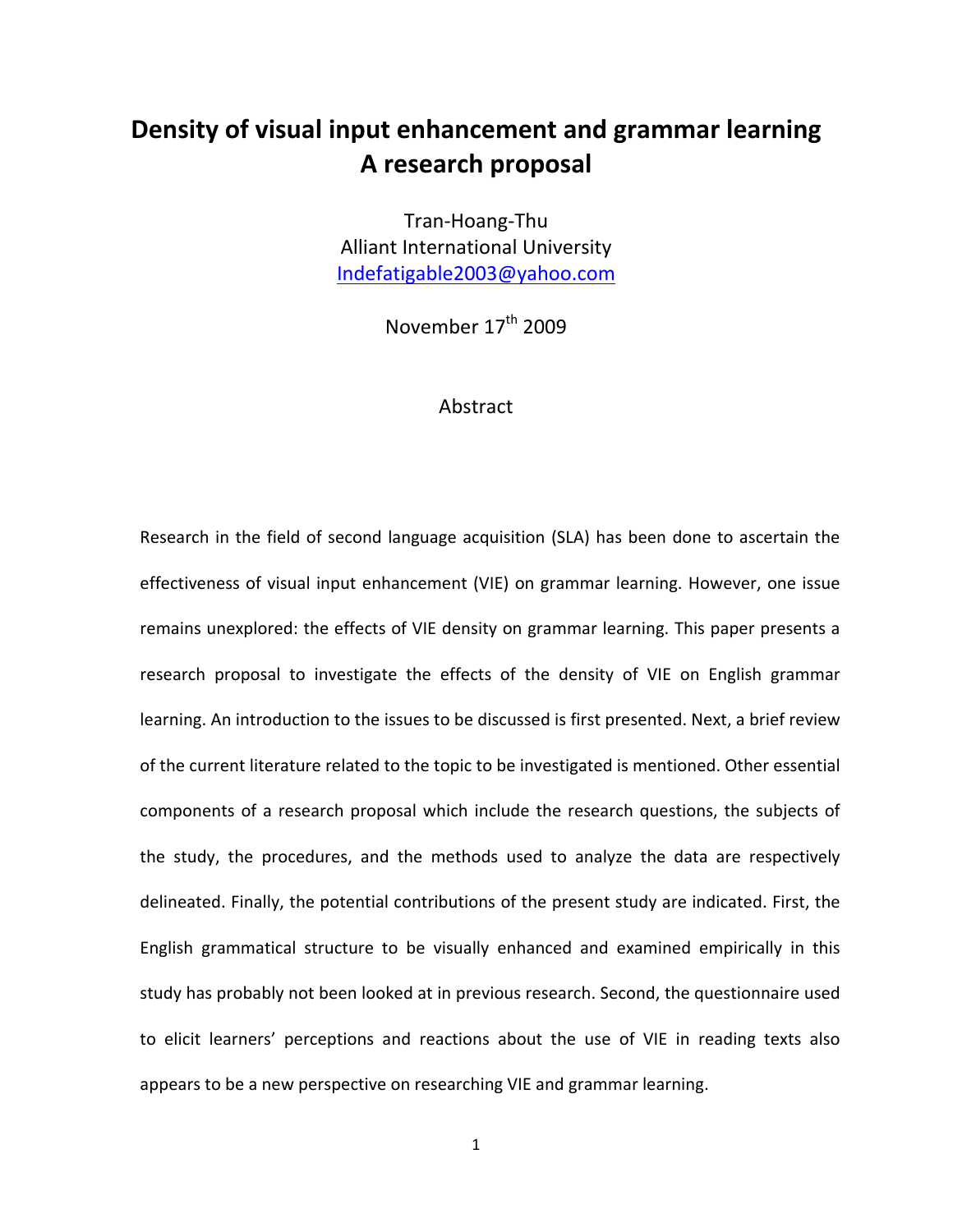# **1. Introduction**

The role of grammar and grammar learning as well as teaching has been the central issue in the history of language teaching and learning. Although grammar may not be the magical thing that enables one to use a foreign or second language, it does significantly make it easier for learners to express themselves clearly and accurately. Approaches to teaching grammar vary according to the methods and activities or tasks employed by the teachers in the classroom. Recently, in the literature of second language acquisition some researchers have made use of visual input enhancement (VIE) as a way to see if VIE can help learners learn the target grammar points better. The results seem inconclusive and VIE has been found to have little effects on learners' grammar learning (Lee and Huang, 2008). In their review of research on the effectiveness of VIE, no research has been reported to compare the density of VIE. In other words, it could be interesting to find out if there are significant differences in learning grammar features between a text with a high level of density of VIE (a lot of VIE) and the same text with a lower level of density of VIE (fewer VIE). The results of this study may shed some light on the issue of the amount of VIE embedded in reading texts and grammar learning.

#### **2. Review of Literature**

Smith (1981) seems to be the first to propose typological enhancement but it was not investigated until 1988 when Doughty did her doctoral dissertation. Doughty (1988) saw typological enhancement as a kind of "visual equivalent of stress and emphasis" (pp. 87-88) in oral input. Likewise, Izumi (2002) considered visual input enhancement as an external-attention drawing technique. In a similar vein, White (1998) noted that typological enhancement involves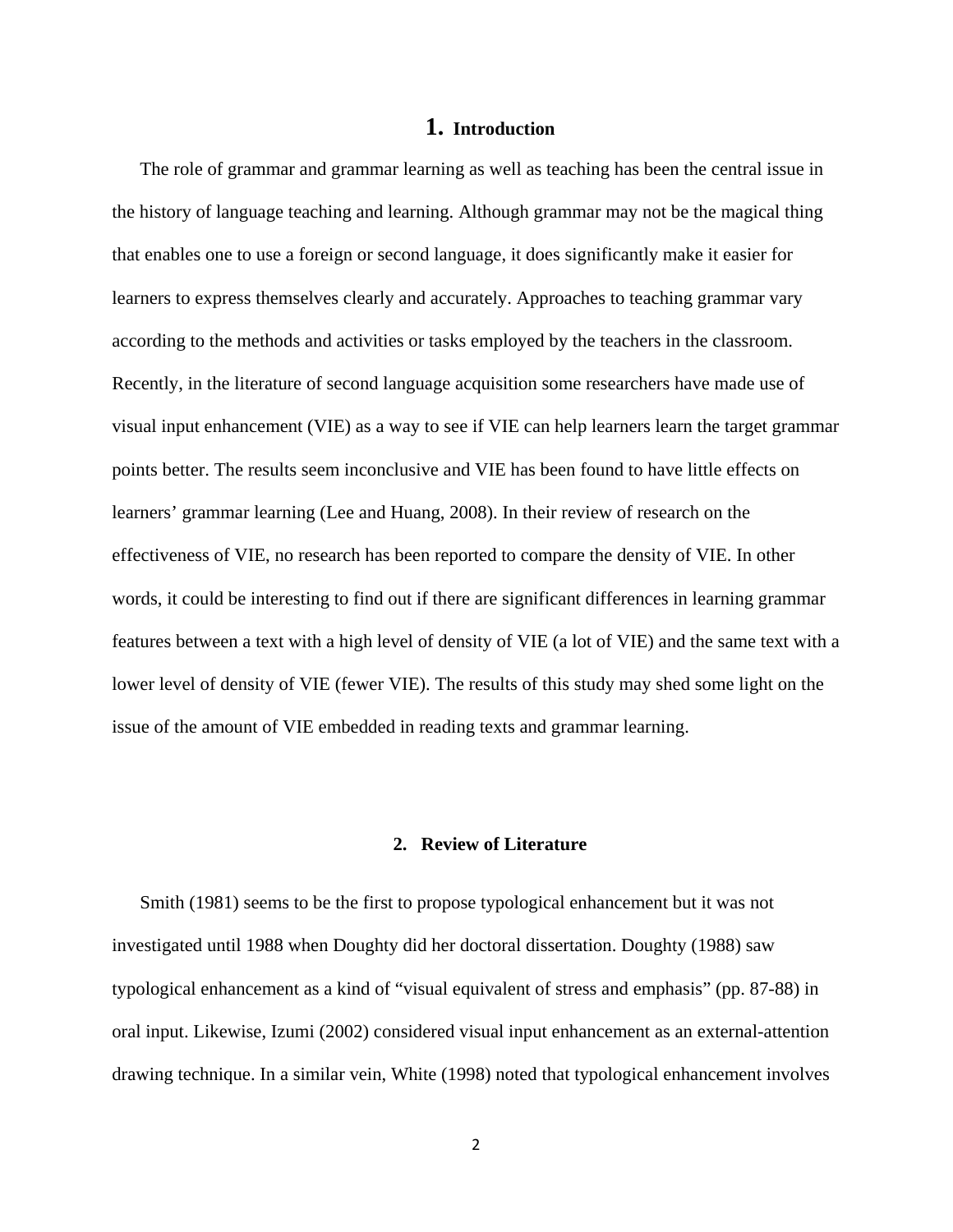the manipulation of italics, bolding, enlargement, and underlining and it is believed to direct learners' attention to the target forms more explicitly than input flood but less explicitly than rule explanation. In their meta-analytic review of visual input enhancement and grammar learning, Lee and Huang (2008) delineated that VIE is a way to make input more perceptible to second language learners by using enhancement techniques with typographical cues such as underlining, boldfacing, italicization, capitalization, color coding or using different font sizes or types. They also added that the belief that VIE facilitates the processing of the targeted form is built on the noticing hypothesis proposed by Smith (1981) in which input needs to be noticed first to be processed for acquisition by second language learners and using VIE makes input more likely to be noticed and thus remembered. In addition, Schmidt (1990) proposed that second language learning cannot happen if learners do not notice the second language forms.

After almost thirty years since Smith (1981) first proposed the noticing hypothesis, Lee and Huang (2008) did a comprehensive review of research studies that examined the impact of VIE on learners' grammar learning and meaning comprehension. In their review, the issues of the effectiveness of VIE on grammar learning and meaning comprehension have been widely studied by researchers such as Doughty (1991), Alanen (1995), Jourdenais et al. (1995), Leow (1997, 2001), Leow et al. (2003), Jourdenais (1998), White (1998), Overstreet (1998, 2002), Kobota (2000), Izumi (2002), Wong (2003), Ha (2005), Lee (2007), and Shook (1994). While some studies found comparatively positive effects of VIE over input flood (Lee, 2007; White, 1998), as Lee and Huang pointed out, other studies failed to find such effects (Izumi, 2002, 2003; Jourdenais, 1998). They further pointed out that only five out of sixteen studies included in the sample for review had English as their target second language (31%). This seems to be a very small amount of studies, so it is imperative to conduct more research studies to examine the

3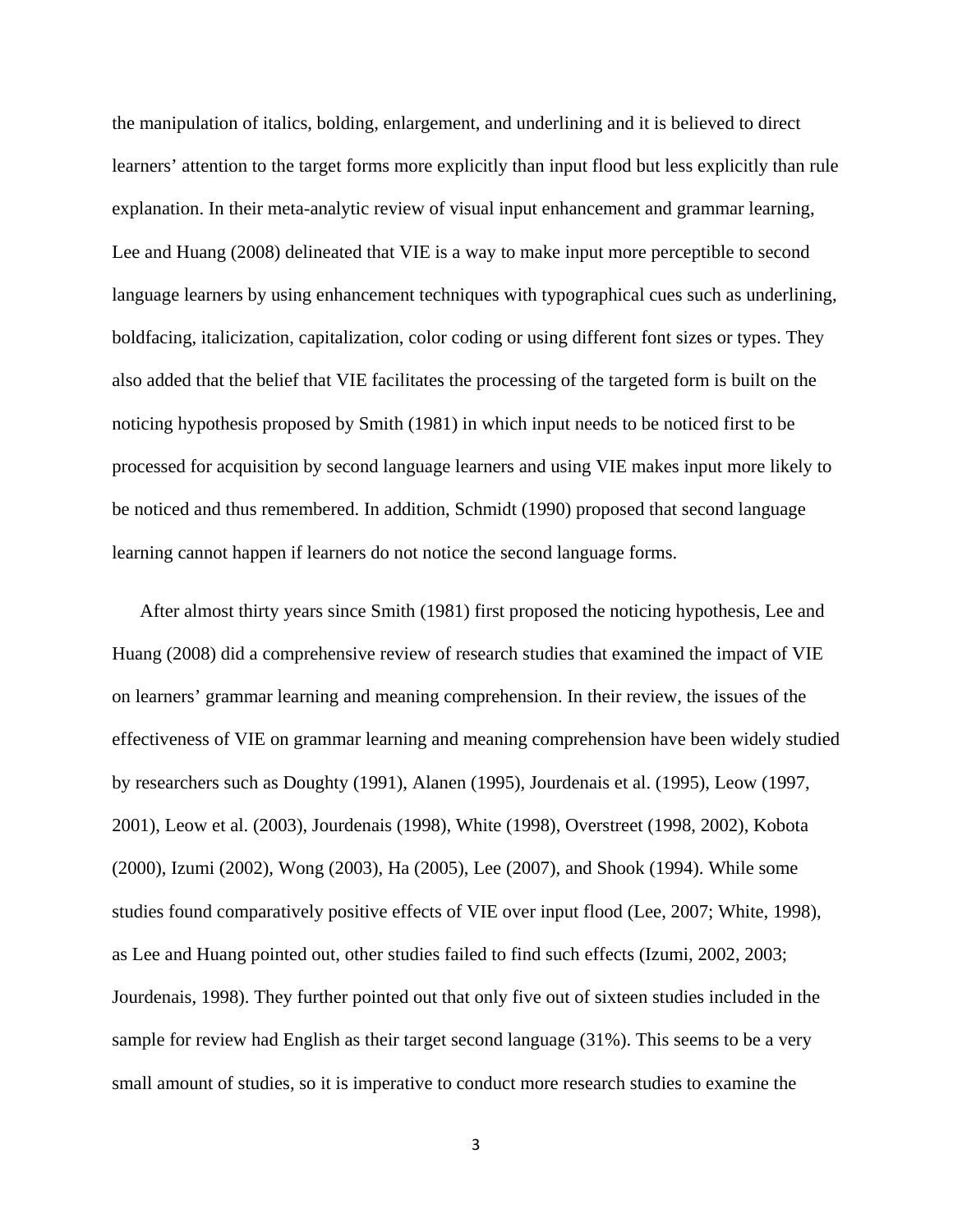effects of VIE on grammar learning in English as specific grammatical points and structures may yield different results. Only a limited number of English grammar points have been empirically investigated in research on the effects of VIE. For example, Doughty (1991) used relativization as a target to be enhanced visually; Ha (2005) used determiners; Izumi (2002) used relative clauses; Lee (2007) used passive voice; and White (1998) used third person singular possessive determiners. Compared to the number of grammatical points and structures found in English, the studies mentioned above have just looked at a very limited number of structures that need to be empirically researched.

As noted by Lee and Huang (2008), the most widely employed VIE cues were boldfacing and underlining. Most studies used bolding or boldfacing (e.g. Shook, 1994; Wong, 2003; Leow, 1997). Shook (1994) used bold, uppercase letters as VIE to see if foreign and second language learner readers can process grammatical information presented via written input as intake. It was found that only when foreign and second language learners have their attention explicitly directed to the grammar item will they process them as intake and the input for more meaningful structures are processed before less meaningful ones. Unlike Shook, Wong (2003) used more visual cues (enlargement, bolding, and italicization). Wong investigated how textual enhancement as a form of input enhancement and increasing comprehensibility of input via simplified input could impact adult second language learners of French in their acquisition of the past participle agreement in relative clauses and their comprehension of texts where targeted forms were embedded. Wong found that textual enhancement and simplified input did not help learners to acquire the targeted forms. Nonetheless, textual enhancement was found to help recall of the enhanced information in the texts. Leow (1997) examined the effects of written input enhancement and text length on comprehension and intake of the target forms in the input.

4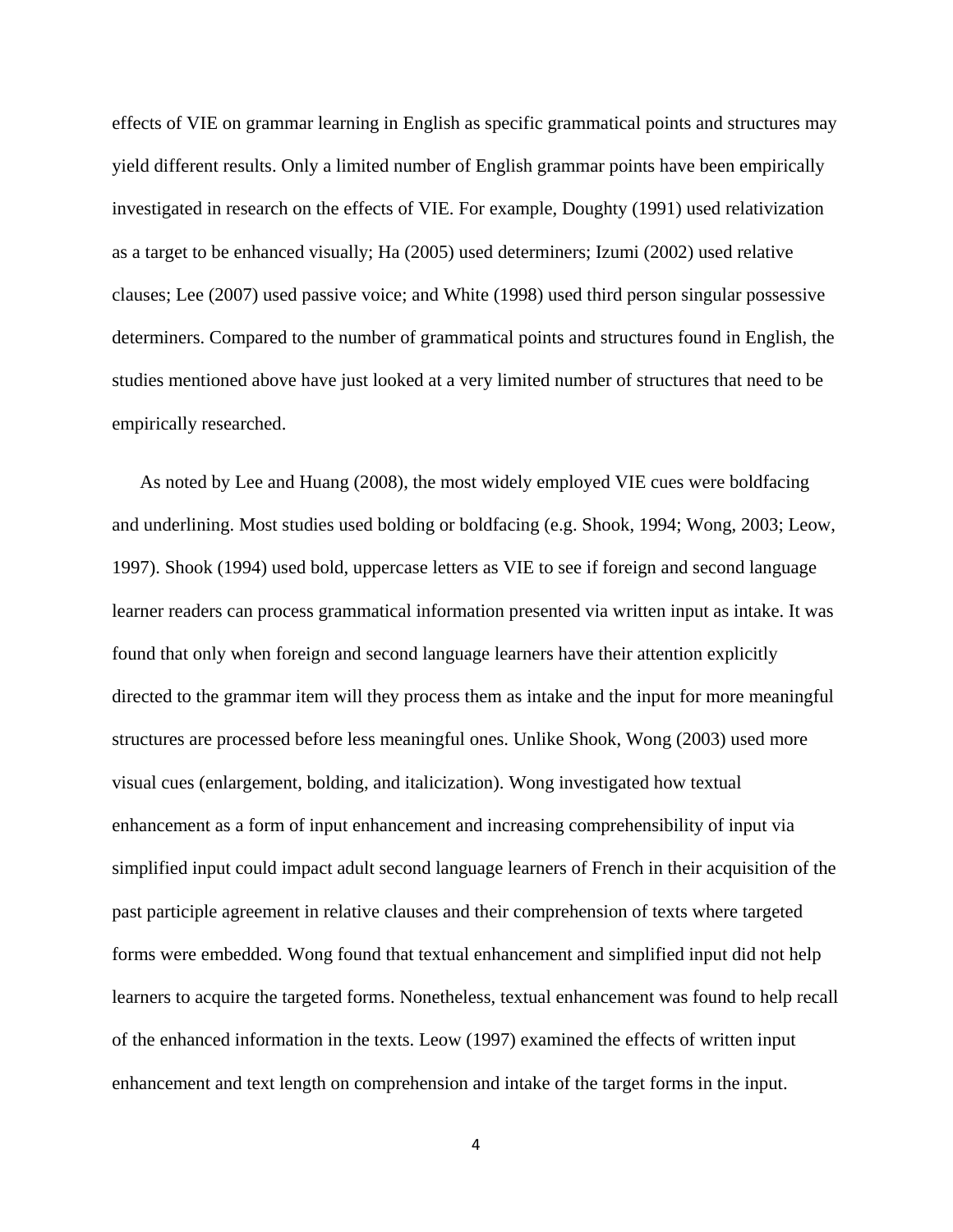Targeted forms were bolded and underlined. Leow found no significant main effect for input enhancement on comprehension and intake.

At least two of the studies (Leow, 2001; Leow, Egi, Nuevo, & Tsai, 2003) on VIE attempted to collect qualitative data by employing think-aloud protocols to elicit data from the learners when they were reading the texts. Leow (2001) failed to find significant benefits of written input enhancement (omitting secondary information, underlining all verb forms, and bolding only verb ending, e.g. Hag**a** y pong**a**) over unenhanced written input for the amount of reported noticing, readers' comprehension, and readers' intake. Leow et al. (2003) confirmed the results found in Leow (2001). In their analytic review of VIE and grammar learning, Lee and Huang (2008) claimed that research on VIE is still a young area of study, so there seems to be a great need to do more studies to empirically investigate the impacts that VIE may have on grammar learning especially in English. Therefore, my research study will use unreal/hypothetical conditionals (e.g. If I had a lot of money, I would travel the world) as a target form to be enhanced visually because, to my best knowledge, this grammar point has not been chosen as a targeted form to be enhanced visually. Moreover, whereas VIE has generally been compared to the more implicit technique of input flood which is the provision of as many instances of the target second language form in the input as possible (Lee and Huang, 2008), my research study set out to find out if there are different effects between two types of reading texts, one with a high level of VIE density and another with a lower level of VIE density.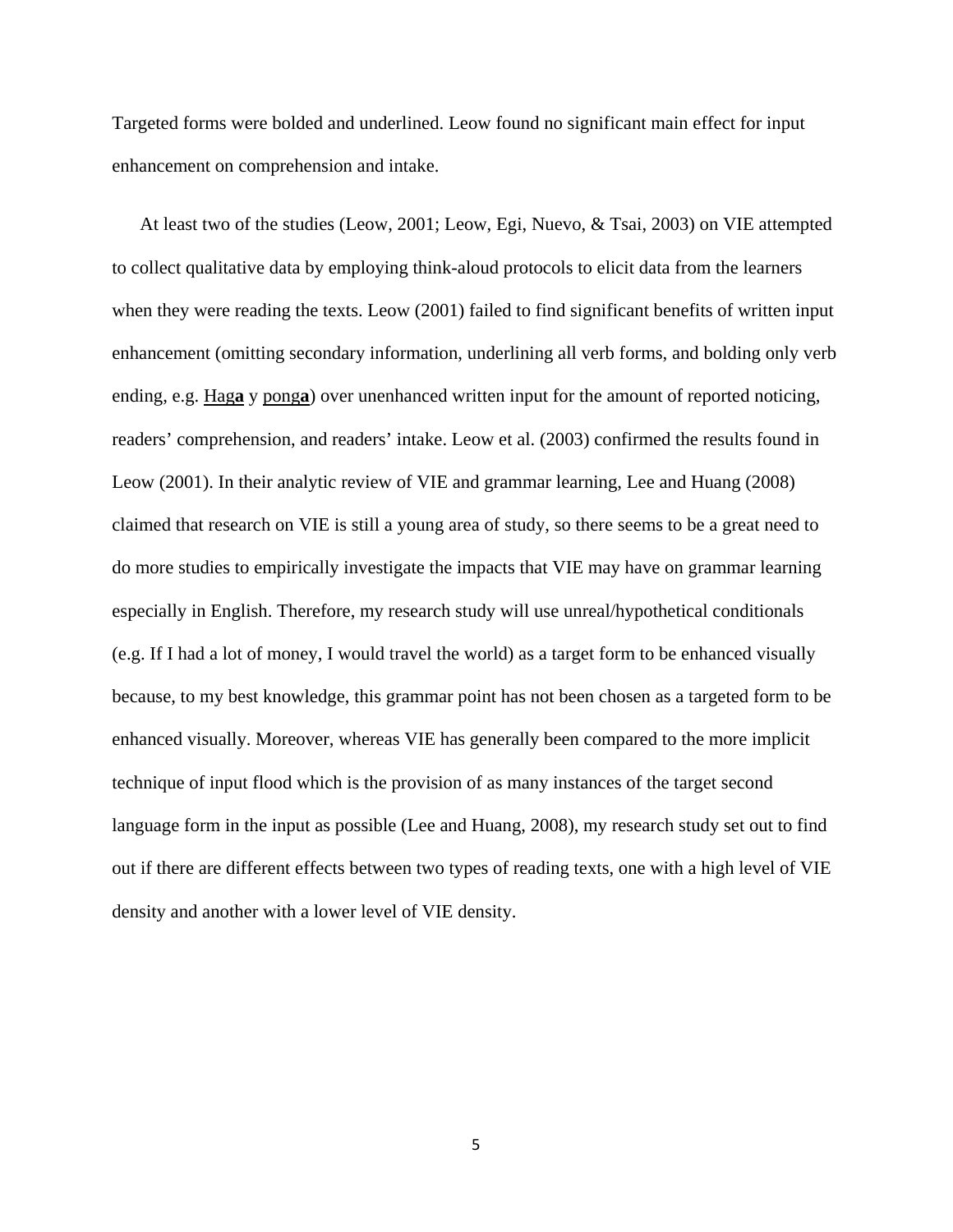## **3. The Methodology**

## **A. Research questions**

Whereas the studies reviewed by Lee and Huang (2008) have addressed many problems concerning the learning effects of VIE, none has specifically been designed to investigate the effects of VIE density on grammar learning. Therefore, this research study aims to examine the effects of the density of VIE on grammar learning. The research questions of the study are as follows.

- 1. Are there significant differences in uptake between students who read a text with a high level of VIE density and those who read the same text with a lower level of VIE density when the number of target forms are held constant?
- 2. What are learners' perceptions and reactions about the usefulness of VIE in the two types of texts they read?

## **B. The subjects**

As reported by Lee and Huang (2008), more than half of the studies reviewed involved intermediate learners as these learners seemed to be appropriate for studies on VIE. They also noted that while beginner learners may not have enough linguistic knowledge and reading skills to notice VIE, advanced learners have had too much exposure with the target structures under investigation, which may affect the effectiveness of VIE. As a result, intermediate learners are likely to be suitable for the present study. As Lee and Huang noticed, the majority of subjects in the studies they reviewed were EFL students, so there seems to be a need to conduct more research studies to investigate ESL students. The subjects of this proposed study will be 60 intermediate ESL students in San Diego, CA (30 for one experimental group and 30 for another

6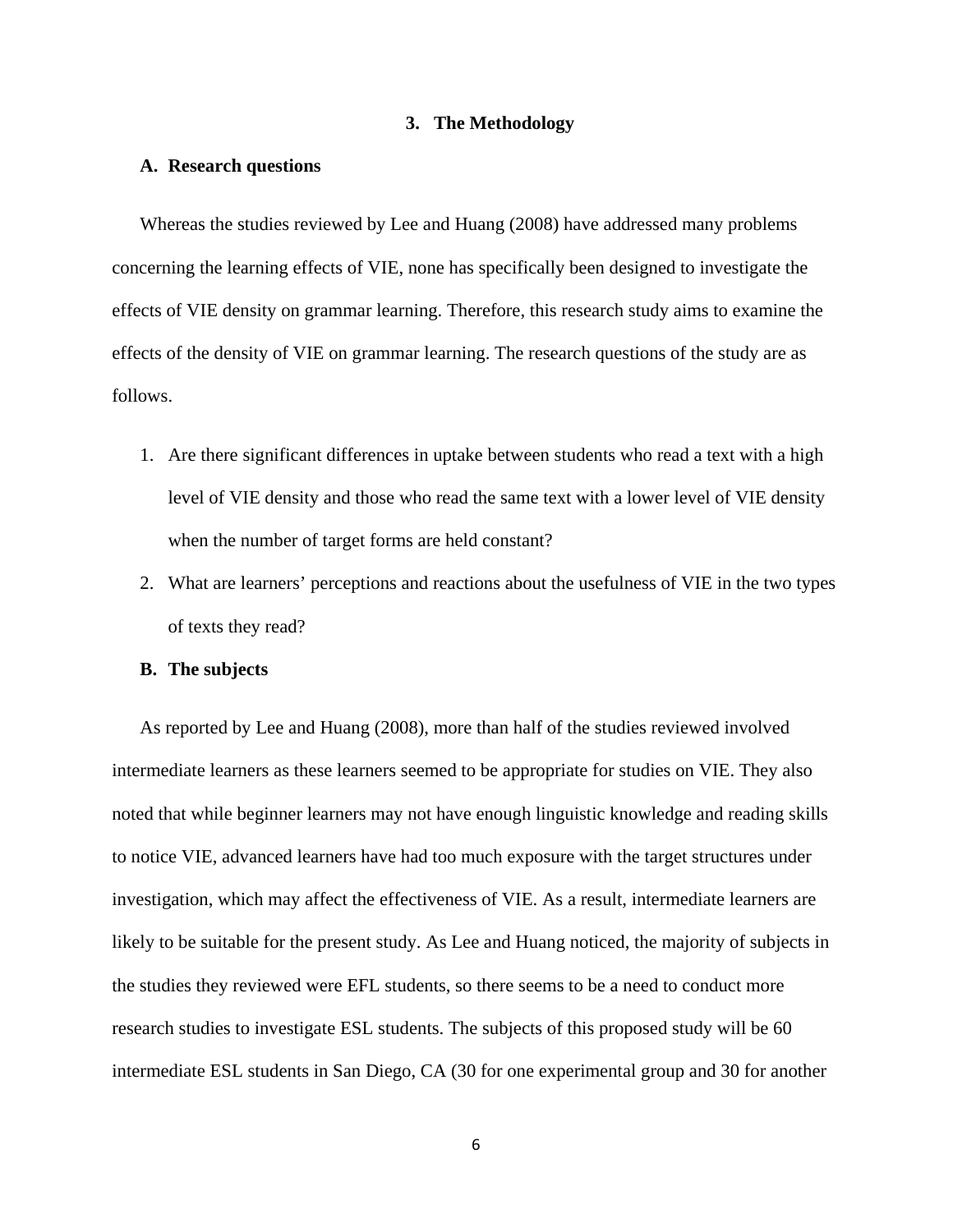group). Like many research studies reviewed in the sample collected by Lee and Huang, the subjects in this studies are also going to be chosen based on institutional classification of their proficiency level in English.

#### **C. The Instruments and apparatuses**

The instruments used in this study will comprise of a reading text with two versions, one with more VIE and another with less VIE on one target grammar point which is hypothetical/unreal conditionals , a pre-test , a post-test, and a survey questionnaire. The reading text will provide flood input of hypothetical/unreal conditionals (e.g. If I had a lot of money, I would travel the world). In one version of the text, there is a high level of VIE density, which means all instances of the targeted form are visually enhanced and another version will have fewer VIE, which means that only half of the number of the targeted form are visually enhanced. To visually enhance the text, the targeted form is enlarged, bolded and underlined. The two tests (pre-test and post-test) will be pilot tested on students with similar proficiency level to rule out the possibility that the pre-test can be easier or more difficult that the post-test. After reading and completing the post test, the subjects will be asked to do a survey questionnaire to express their perceptions and reactions about the use of VIE in the readings they have done. The data obtained from the questionnaire may reveal students' perspectives about the usefulness of VIE in their grammar learning.

#### **D. The procedures**

Subjects will first be selected based on institutional classification of their proficiency level in English. They will then do a pre-test. After the test, each group of students will be reading the assigned text version for their treatment for no more than thirty minutes as the text is fairly short.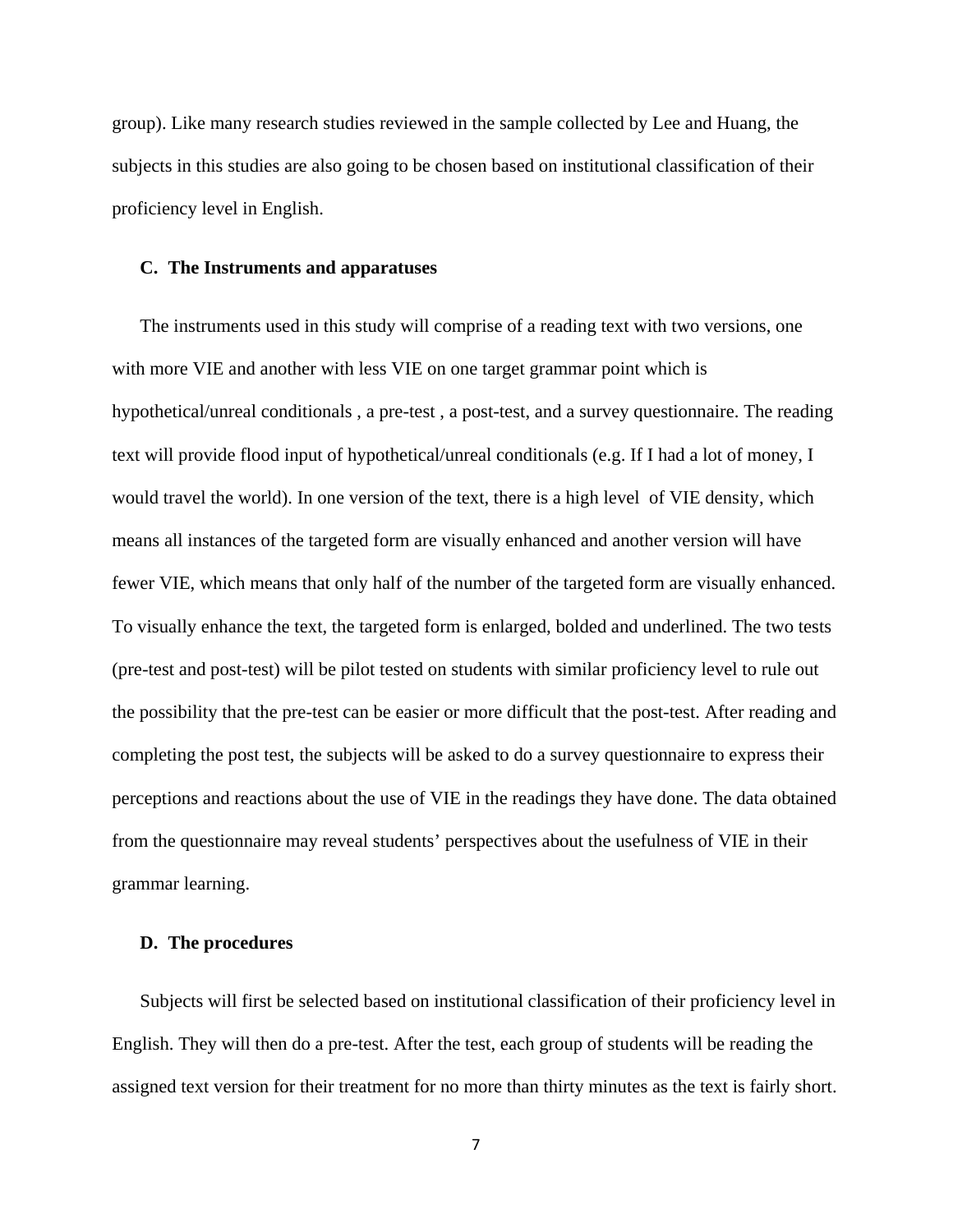This is a one session treatment that have been commonly used for research on VIE (Jourdenais et al., 1995; Leow, 1997; Leow, 2001; Leow et al., 2003; Overstreet, 1998, 2002). An immediate post-test will be conducted as soon as the subjects finished the reading and, finally, the questionnaire is administered.

## **E. The data analysis**

Inferential statistical analysis will be done to find out if there are significant differences in uptake between students who read a text with a high level of VIE density and those who read the same text with a lower level of VIE density when the number of target forms are held constant. The data collected from the questionnaire will be used to answer the second research question which is the learners' perceptions and reactions about the usefulness of VIE in the two types of texts they read.

# **4. Conclusion**

This research is different from earlier studies in two main points. First, the target form, hypothetical/unreal conditionals, is likely to be used for the first time to be visually enhanced in the present study. As there are numerous structures used in English, it is necessary to empirically investigate to see if individual structures may lend themselves more to be easily acquired through VIE. Besides, the structure chosen is also complicated. It may be interesting to find out VIE can aid learners in acquiring the structure. Second, the questionnaire employed to elicit learners' perceptions and reactions about the use of VIE in reading texts also appears to be a new perspective on examining research on VIE. This is an extremely important aspect that current research seems to fail to address as students are major and central subjects of the process of language teaching and learning and most research in second language acquisition appears to find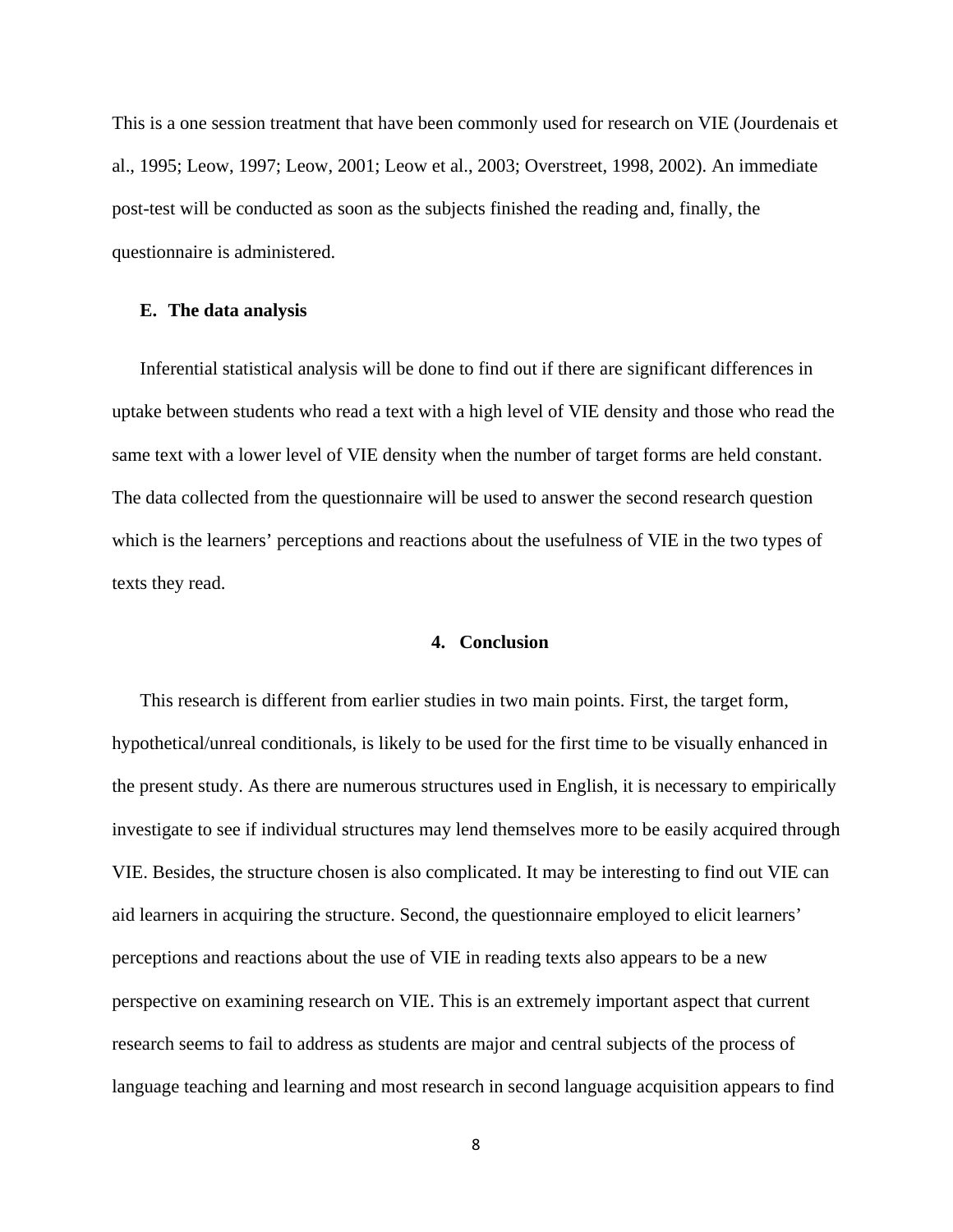out ways to help them achieve optimal learning results and outcomes. Failing to explore and know what these key players think and believe may be a lack in the literature and what researchers have tried to experiment and investigate may have little value if the learners turn out to have negative feelings or preferences about the use of VIE as they may consider such visual cues as a distraction or an irritation that may block or slow their reading process down. All what has been mentioned is just speculative and needs to be confirmed or rejected after the study has been carried out. Therefore, this research study may partially contribute to a better understanding about VIE and grammar learning both in quantitative and qualitative senses. The results of the study may inform researchers and teachers if the density of VIE in reading texts has significant effects on students' grammar learning for the particular structure chosen in the study. Also, the results from the questionnaire may shed light on how VIE is perceived by the learners themselves. Their perceptions can be an indicator for researchers to know if the learners like VIE or not. Hypothetically, if the students find VIE an irritating distractor for them while reading, the question likely to be asked is if VIE should be continued to be researched or not. On the other hand, if they find VIE useful for them to easily notice the targeted form, such feeling is enough for the inclusion of VIE in reading texts as learners themselves want it regardless of the results from empirical studies. As researchers have generally agreed on the role of affective factor in language learning, the role of affective factor should also be noticed in research on VIE.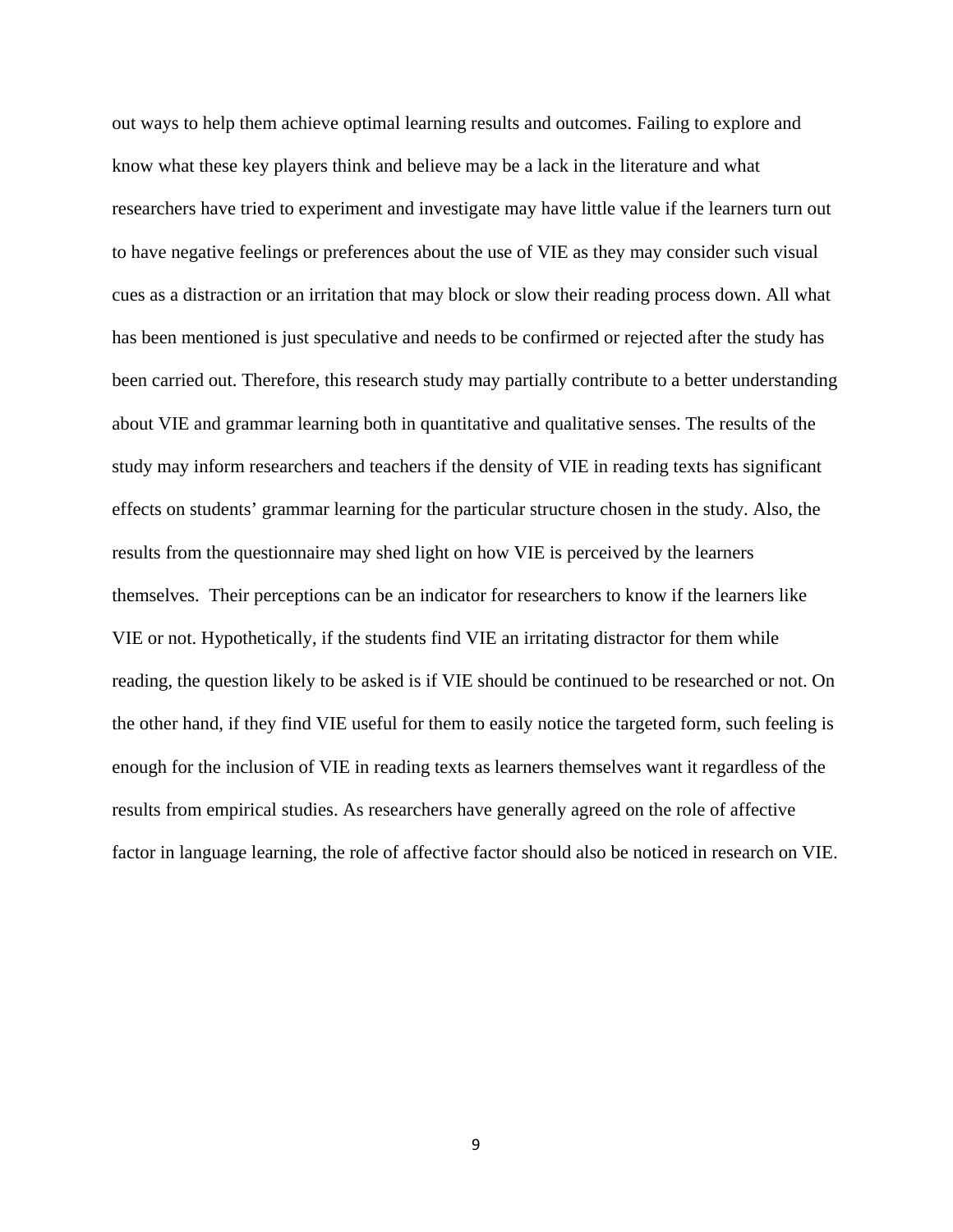#### **References**

- Alanen, R. (1995). Input enhancement and rule presentation in second language acquisition. In R. Schmidt (Ed), *Attention and awareness in foreign language learning (*pp. 259–302). Honolulu: University of Hawai'i Second Language Teaching & Curriculum Center.
- Doughty, C. J. (1988). *The effects of instruction on the acquisition of relativization in English as a second Language*. Unpublished doctoral dissertation, University of Pennsylvania, Philadelphia.
- Doughty, C. J. (1991). Second language instruction does make a difference: Evidence from an empirical study of SL relativization. *Studies in Second Language Acquisition*, *13*, 431– 469.
- Ha, J. (2005). *Developing English determiners through Internet chat: An experiment with Korean EFL Students*. Unpublished doctoral dissertation, University of Florida, Gainesville.
- Izumi, S. (2002). Output, input enhancement, and the noticing hypothesis: An experimental study of ESL relativization. *Studies in Second Language Acquisition*, *24*, 541–577.
- Izumi, S. (2003). Visual input enhancement as focus on form. *Sophia Linguistica*, *13*, 1–30.
- Jourdenais, R. (1998). *The effects of textual enhancement on the acquisition of the Spanish preterit and imperfect*. Unpublished doctoral dissertation, Georgetown University, Washington.
- Jourdenais, R., Ota, M., Stauffer, S., Boyson, B., & Doughty, C. J.(1995). Does textual enhancement promote noticing? A think-aloud protocol analysis. In R. Schmidt (Ed), *Attention and awareness in foreign language learning* (pp. 183–216). Honolulu: University of Hawai'i Second Language Teaching & Curriculum Center.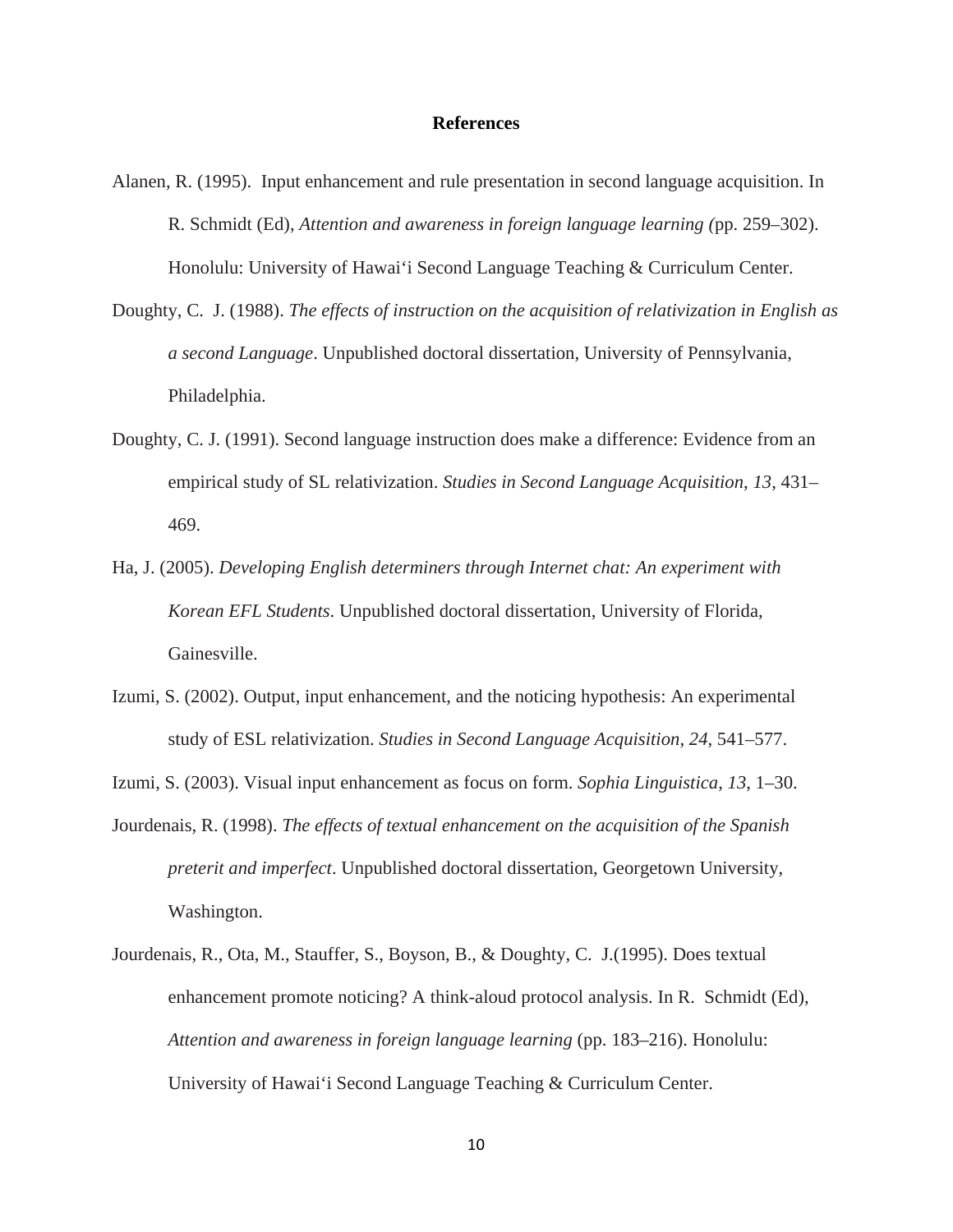- Lee, S. K. (2007). Effects of textual enhancement and topic familiarity on Korean EFL students' reading comprehension and learning of passive form. *Language Learning*, *57*, 87–118.
- Lee, S. K., and Huang, H. T. (2008). Visual input enhancement and grammar learning: A metaanalytic review. *Studies in Second Language Acquisition*, 30, 307-331.
- Leow, R. (1997). The effects of input enhancement and text length on adult L2 readers' comprehension and intake in second language acquisition. .*Applied Language Learning*, *8*, 151–182.
- Leow, R. (2001). Do learners notice enhanced forms while interacting with the L2? An online and offline study of the role of written input enhancement in L2 reading. *Hispania*, *84*, 496–509.
- Leow, R., Egi, T., Nuevo, A., & Tsai, Y. (2003). The roles of textual enhancement and type of linguistic item in adult L2 learners' comprehension and intake. *Applied Language Learning*, *13*, 1–16.
- Overstreet, M. (1998). Text enhancement and content familiarity: The focus of learner attention. *Spanish Applied Linguistics*, *2*, 229–258.
- Overstreet, M. (2002). *The effects of textual enhancement on second language learner reading comprehension and form recognition*. Unpublished doctoral dissertation, University of Illinois, Urbana-Champaign.
- Shook, D. J. (1994).FL/L2 reading, grammatical information, and the input-to-intake phenomenon. *Applied Language Learning*, *5*, 57–93.
- Smith, S. M. (1981). Consciousness-raising and second language acquisition theory. *Applied Linguistics*, 2, 159-168.